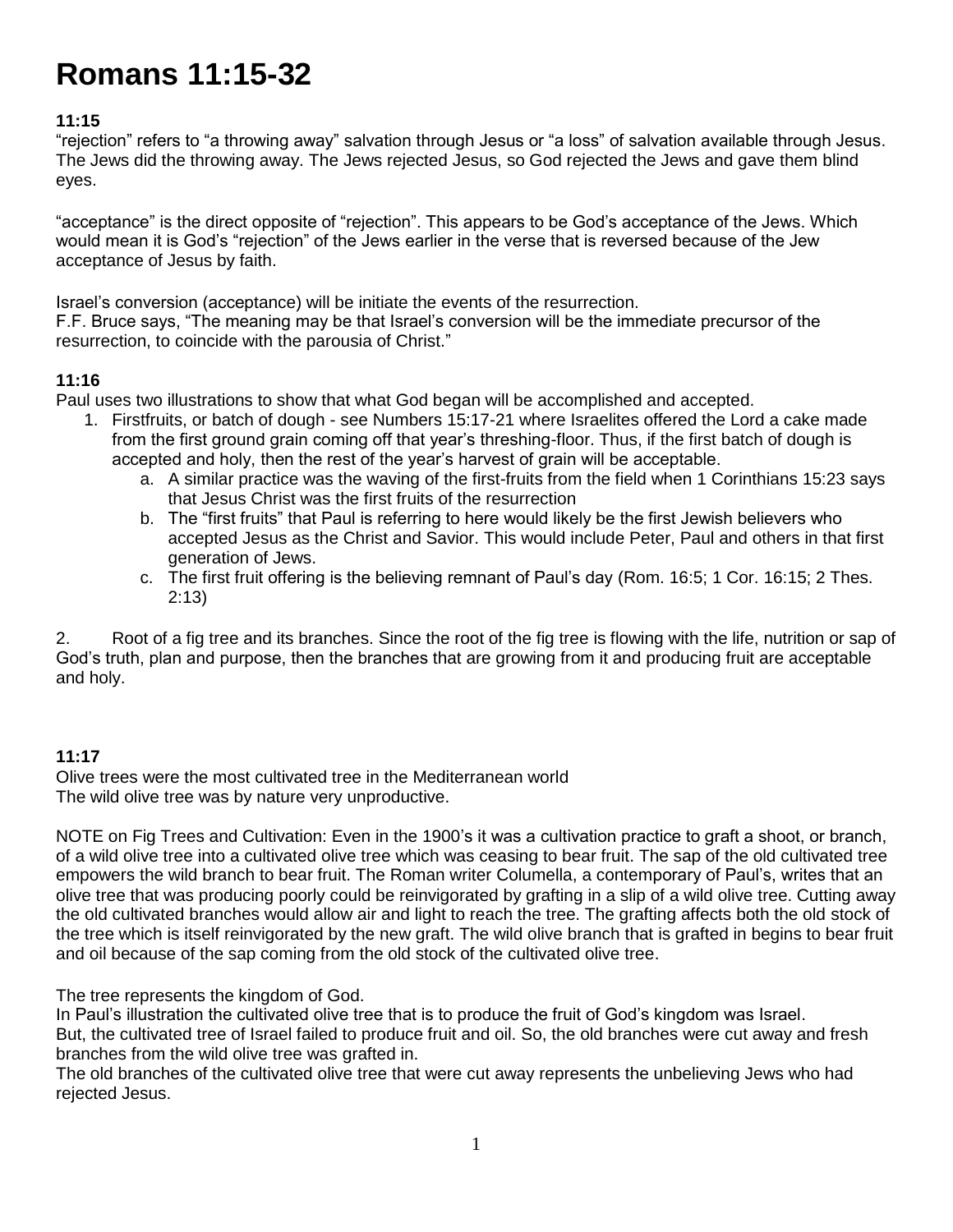The grafted in branches of the wild olive tree represents the Gentiles who had accepted the message and placed faith in Jesus. Their election is sure, their purpose will be fulfilled and God's promises will be completed. Through Christ the Gentiles have become part of that election, calling and fulfilling.

Jewish branches were broken off because of their unbelief in the promises of God. Likewise, Gentiles who enter the church system (similar to the Jews entering the system of rituals of the Mosaic Law) without faith in Jesus will be cut away.

Do not be arrogant because you are involved with a church system. If you are in unbelief (meaning never saved; never having placed faith in the promise of Jesus) then you will be cut away just like the unbelieving Jews were cut away for their unbelief even though they regularly kept and obeyed the Law of Moses. They never understood it, so they never could believe it.

## **11:20**

Jewish believers became proud of their place in God's plan, but were unproductive. Gentiles also need to fear both their arrogance and their lack of productivity.

"Through faith" is emphatic in the Greek. This means it is the focus of this sentence.

#### **11:21**

"Provided you continue" - continuance in the faith is the best test of reality. Failure to continue or slipping into false doctrine or turning to other religions or returning to the ways of the world or continuing in the ways of the flesh are NOT a continuation in the faith.

In 2 Corinthians 13;5 Paul tells the Corinthians to examine themselves to see whether they are holding to the faith.

A person who has been born again will move towards God and grow closer to the image of Jesus Christ. But, a person who has never been born again will fail in the long run because they cannot continue the facade.

#### **Romans 11:25-32**

Paul is going to review salvation history concerning Israel one more time in 11:25-32. Romans 11:25-32 is the climax of everything Paul is saying in Romans chapters 9-11. In 57 AD Paul is facing two "facts" of the faith that must be resolved if the church is going to have Truth:

- 1. Israel has rejected the Gospel...a clear fact since the nation of Israel crucified Jesus and Paul is constantly facing threats from the Jews for his preaching.
- 2. Israel is God's chosen people with not only promises from God, but OT prophecies of the ultimate fulfillment of these promises to Israel.

Paul explains the mystery of God's purpose for Israel.

Although there are OT verses for Paul to use in support of his teaching, this information had been previously concealed and not fully understood.

Paul now makes it known, or at least try to shine some light on the issue from what has recently been revealed with the coming of Christ and God's revelation to Paul.

There are three basic parts:

- 1. Israel becomes hard
- 2. Salvation comes to the Gentiles
- 3. Israel's salvation is fulfilled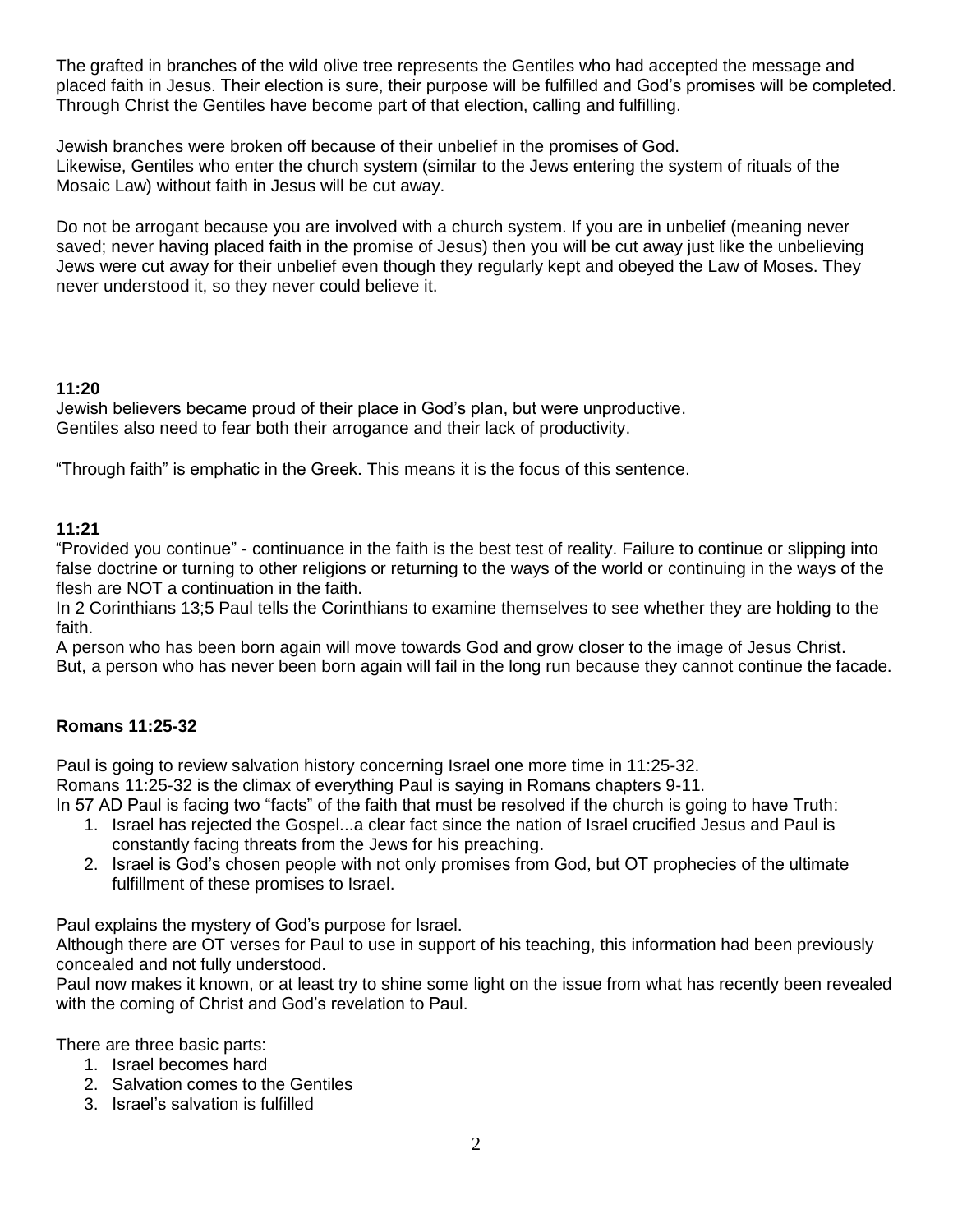Even though in verses 25-32 Paul is reviewing what he has said before in chapter 11 Paul will emphasize a few insights this time through.

- 1. **Mystery** the mystery is the restoration of Israel after God's time with the Gentiles. In verse 26 "all Israel will be saved."
- 2. **Limits** there are time limits on how long Israel will be hardened towards God's plan of salvation. Verse 25 says, "a PARTIAL hardening has come upon Israel, UNTIL the fullness of the Gentiles has come in."
- 3. **Timing** the time of Israel's return to God is identified as after the Gentiles have reached fullness.

**11:25 - "Lest you be wise in your own sight, I do not want you to be unaware of this mystery, brothers:a partial hardening has come upon Israel, until the fullness of the Gentiles has come in.**"

"Mystery" is "**mysterion**" and does not mean the unknown.

It refers to God's activity in history concerning man's salvation that *has* been revealed to man.

The use of mystery refers to things that had been hidden in the past.

It is a technical term used in Jewish apocalyptic verses where God reveals his set purpose to mankind through a prophet.

Daniel 2:17-18, 27-30, 47

Matthew 13:11 (Mark 4:11, Luke 8:10)

Romans 16:25 1 Corinthians 2:1, 7 1 Corinthians 4:1 1 Corinthians 15:51 Ephesians 1:9 Ephesians 3:3, 4, 9 Ephesians 6:19 Colossians 1:26, 27 Colossians 2:2 Colossians 4:3 1 Timothy 3:9, 16

Revelation 1:20 Revelation 10:7 Revelation 17:5, 7

Paul's previous use of the word "mystery" allows us to assume Paul is talking about a revelation given to him by God concerning the promises in the OT and how they will be fulfilled. This "revelation" or "understanding" that Paul received could have come through study of the OT with the Holy Spirit providing insight or direct revelation from the Lord to his apostle. If the word "mystery" is to be interpreted consistently with Jewish apocryphal writings available at the time of Paul and other uses of the word in the NT we should understand that there was some divine revelation given to Paul from the Lord.

The mystery concerning Israel is immediately stated by Paul:

- a) Israel is the chosen nations
- b) Israel has experienced a hardening in part until Gentiles have come in
- c) Israel will be saved.

"Conceited" lines up with 11:17-21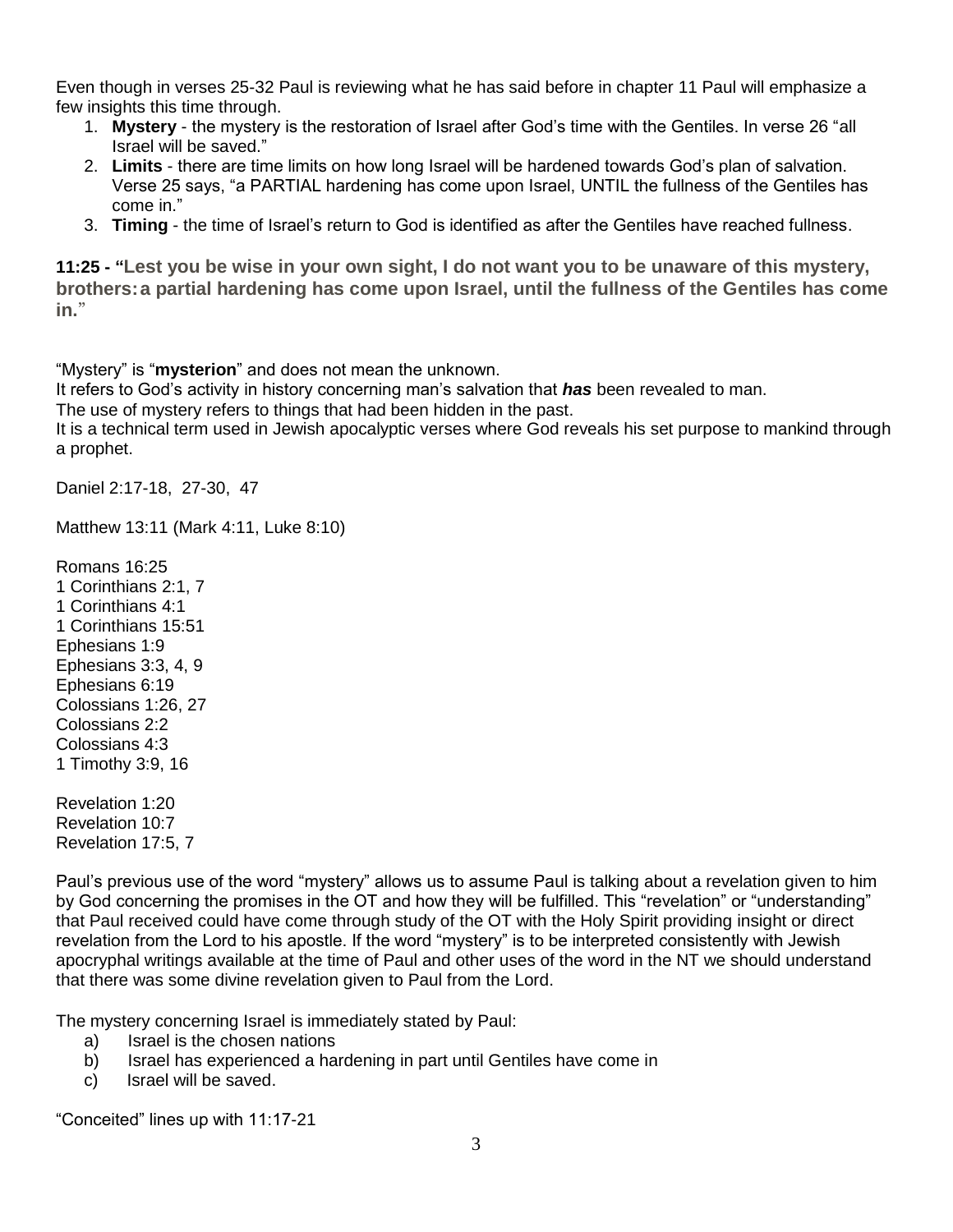Paul is concerned with the Gentile believers overstating their place in God's plan in the history of salvation. Israel has NOT been rejected by God and REPLACED with Gentile believers! Indeed, the church has its place, but it is NOT to replace Israel.

The hardening is:

- a) partial
- b) temporal
- c) And a response to Israel having rejected Jesus in Mt. 12 and other places.

This hardening will serve as discipline and eventually bring Israel to God.

In the OT the Gentiles were in darkness and the Jews had God's revelation. In the NT the Jews are in darkness and the Gentiles walk in the light. In the End the Jews will need to turn to God out of darkness just like the Gentiles have in the church age.

"Full number" means also "Complete Number"

The next part of the verse begins with "for" or "that" ('οτι, *hoti* ) which ties it into the verses before it concerning the olive tree. It also marks what part of Paul's information is the actual revealed mystery...

| ◀ Romans $11:25$ $\blacktriangleright$ |                                             |                                                                 |                                                                   |                                          |                                                                   |                                             |                                                         |                                                                         |                                     |                                                        |                                 |                                                           |                                                            |                                    |
|----------------------------------------|---------------------------------------------|-----------------------------------------------------------------|-------------------------------------------------------------------|------------------------------------------|-------------------------------------------------------------------|---------------------------------------------|---------------------------------------------------------|-------------------------------------------------------------------------|-------------------------------------|--------------------------------------------------------|---------------------------------|-----------------------------------------------------------|------------------------------------------------------------|------------------------------------|
| <b>Romans 11 Interlinear</b>           |                                             |                                                                 |                                                                   |                                          |                                                                   |                                             |                                                         |                                                                         |                                     |                                                        |                                 |                                                           |                                                            |                                    |
| 25                                     | 3756 [e]<br>Ou<br>Ου<br>not<br>Adv          | 1063 [e]<br>qar<br>$\gamma \dot{\alpha} \rho$<br>indeed<br>Conj | 2309 [e]<br>thelō<br>$\theta \epsilon \lambda \omega$<br>V-PIA-1S | I do not want                            | 4771 [e]<br>hymas<br>ὑμᾶς<br>you<br>PPro-A2P                      | 50 [e]<br>agnoein<br><b>V-PNA</b>           | to be ignorant                                          | 80 [e]<br>adelphoi<br>άγνοεΐν, άδελφοί,<br>brothers<br>N-VMP            | 3588 [e]<br>to<br>τò<br>Art-ANS     | 3466 [e]<br>mystērion<br>μυστήριον<br>mystery<br>N-ANS |                                 | 3778 [e]<br>touto<br>τοῦτο,<br>of this<br><b>DPro-ANS</b> | 2443 [e]<br>hina<br>$\tilde{i} \nu \alpha$<br>that<br>Conj | 3361 [e]<br>mē<br>μή<br>not<br>Adv |
| ēte<br>ήτε                             | 1510 [e]<br>you might be<br>V-PSA-2P        | 1722 [e]<br>en<br>έv<br>in<br>Prep                              | 1438 [e]<br>heautois                                              | έαυτοΐς<br>yourselves                    | 5429 [e]<br>phronimoi<br>φρόνιμοι:<br>wise<br>RefPro-DM3P Adj-NMP |                                             | 3754 [e]<br>hoti<br>őτι<br>that<br>Conj                 | 4457 [e]<br>pōrōsis<br>πώρωσις<br>a hardening<br>N-NFS                  | 575 [e]<br>apo<br>άπὸ<br>in<br>Prep | 3313 [e]<br>merous<br>μέρους<br>part<br>N-GNS          | 3588 [e]<br>tō<br>τῷ<br>Art-DMS | 2474 [e]<br>Israēl<br>Ίσραὴλ<br>to Israel<br>N-DMS        | 1096 [e]<br>gegonen<br>V-RIA-3S                            | γέγονεν,<br>has happened           |
| 891 [e]<br>achri<br>until<br>Prep      | hou<br>$\tilde{\mathrm{O}}$<br>άχρι<br>that | 3739 [e]<br>RelPro-GMS Art-NNS                                  | 3588 [e]<br>to<br>τò<br>the                                       | 4138 [e]<br>plērōma<br>fullness<br>N-NNS | πλήρωμα                                                           | 3588 [e]<br>tōn<br>τῶν<br>of the<br>Art-GNP | 1484 [e]<br>ethnōn<br>ἐθνῶν<br><b>Gentiles</b><br>N-GNP | 1525 [e]<br>eiselthē<br>$\epsilon$ ίσέλθη;<br>might come in<br>V-ASA-3S |                                     |                                                        |                                 |                                                           |                                                            |                                    |

Of the three points that Paul is stringing together (hardening of Israel; Gentiles; All Israel saved), what is the real "mystery" that Paul is revealing to the Romans in 57 AD?

- 1. It is not Israel's hardening because Paul had clearly taught this fact in 11:7-10.
- 2. It is not that "all Israel will be saved" since this was believed by the Jews at that time...correctly or incorrectly, they believed this fact.
- 3. What is new is the timing of Israel's hardness towards God ending and when they repent with faith in Jesus. The time when Israel's hardness will come to an end is revealed in this statement: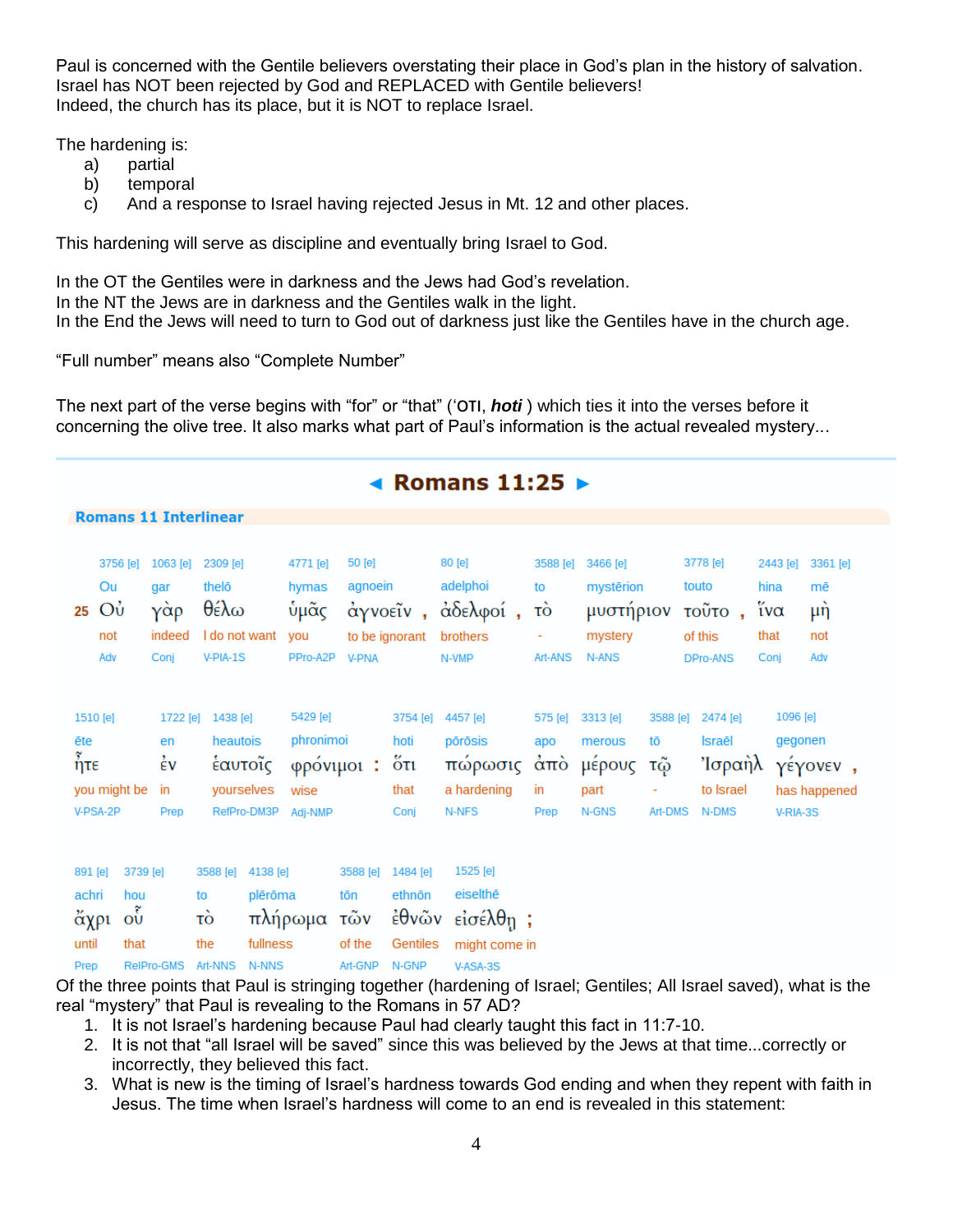# *"until that the fullness of the Gentiles might come in."*

When the Gentile church age is over, then "all of Israel will be saved." Then, Israel's hardening in part will be over.

a. The OT speaks of Gentiles joining the Jews in worship in the last days, but it was assumed by the Jews that the Gentiles were joining the Jews in correct worship. This is not the case here.

b. Paul's new revelation indicates the the eschatological timeline includes the Jews being set aside so that the "fullness of the Gentiles might come in" and only after that could Israel complete their elected purpose and their salvation.

c. This wording and plan seems to be reflected in Jesus' teaching in Luke 21:23-24:

*"For there will be great distress upon the earth and wrath against this people. They will fall by the edge of the sword and be led captive among all nations, and Jerusalem will be trampled under foot by the Gentiles, until the times of the Gentiles are fulfilled."*

4. Note the last phrase "might come in" or "has come in". The word for "coming in" is **εισερχομαι** or "eiserchomai" which is a verb used in the Gospels to indicate entrance into the kingdom of God or it is understood by some writers at the time of the Gentiles eschatological pilgrimage to Jerusalem to join the Jews. I think it refers to:

. the church meeting the Lord in the air in Thessalonians

a. the angels gathering the elect from the four winds of heaven at the time of the appearing of the Sign of the Son of Man in Matthew

b. The great multitude from every tribe, language and nation standing before the throne of Jesus immediately after they had been taken out of the Great Tribulation in Revelation 7

5. "Fullness of the Gentiles" - the word "fullness" is **πληρωμα** or "pleroma" has the meaning of "fulfillment," "completion," "fullness." Combined with "coming in" Paul is referring to something that lines up with the idea of the completeness of the age of the Gentiles with the Gospel message coming into their completed eschatological time. This lines up with the rapture of the church to meet the Lord in the air at the time of Jesus appearing in the sky as the Sign of the Son of Man. Israel will see this. Israel will understand the significance of this. Israel will repent. Israel will be saved.

# **11:26 - " "And in this way all Israel will be saved, as it is written,**

## **"The Deliverer will come from Zion,**

**he will banish ungodliness from Jacob"** "

The interpretation of "And in this way all Israel will be saved" is at the center of the debate for chapters 9-11.

|                              | $\blacktriangleleft$ Romans 11:26 $\blacktriangleright$                  |                                                      |                                             |                                                     |                                                                          |                                     |                                 |                                                                                |                                                     |                                        |                                                            |                                        |  |
|------------------------------|--------------------------------------------------------------------------|------------------------------------------------------|---------------------------------------------|-----------------------------------------------------|--------------------------------------------------------------------------|-------------------------------------|---------------------------------|--------------------------------------------------------------------------------|-----------------------------------------------------|----------------------------------------|------------------------------------------------------------|----------------------------------------|--|
| <b>Romans 11 Interlinear</b> |                                                                          |                                                      |                                             |                                                     |                                                                          |                                     |                                 |                                                                                |                                                     |                                        |                                                            |                                        |  |
|                              | 2532 [e]<br>kai<br>$k\alpha i$<br>26<br>and<br>Conj                      | 3779 [e]<br>houtos<br>ούτως<br>S <sub>0</sub><br>Adv | 3956 [e]<br>pas<br>πᾶς<br>all<br>Adj-NMS    | 2474 [e]<br><b>Israël</b><br><b>Israel</b><br>N-NMS | 4982 [e]<br>sõthēsetai<br>Ίσραὴλ σωθήσεται,<br>will be saved<br>V-FIP-3S |                                     | 2531 [e]<br>kathōs<br>as<br>Adv | 1125 [e]<br>gegraptai<br>καθώς γέγραπται,<br>it has been written<br>V-RIM/P-3S | 2240 [e]<br>Hēxei<br>"Ηξει<br>will come<br>V-FIA-3S | 1537 [e]<br>ek<br>έĸ<br>out of<br>Prep | 4622 [e]<br><b>Sion</b><br>$\Sigma$ ιών ο<br>Zion<br>N-GFS | 3588 [e]<br>ho<br>the [One]<br>Art-NMS |  |
|                              | 4506 [e]<br>Rhyomenos<br>' Ρυόμενος,<br>Delivering<br><b>V-PPM/P-NMS</b> | 654 [e]<br>V-FIA-3S                                  | apostrepsei<br>αποστρέψει<br>he will remove | 763 [e]<br>asebeias<br>ungodliness<br>N-AFP         | 575 [e]<br>apo<br>άσεβείας άπο Ίακώβ.<br>from<br>Prep                    | 2384 [e]<br>lakōb<br>Jacob<br>N-GMS |                                 |                                                                                |                                                     |                                        |                                                            |                                        |  |

Three things are here to help understand: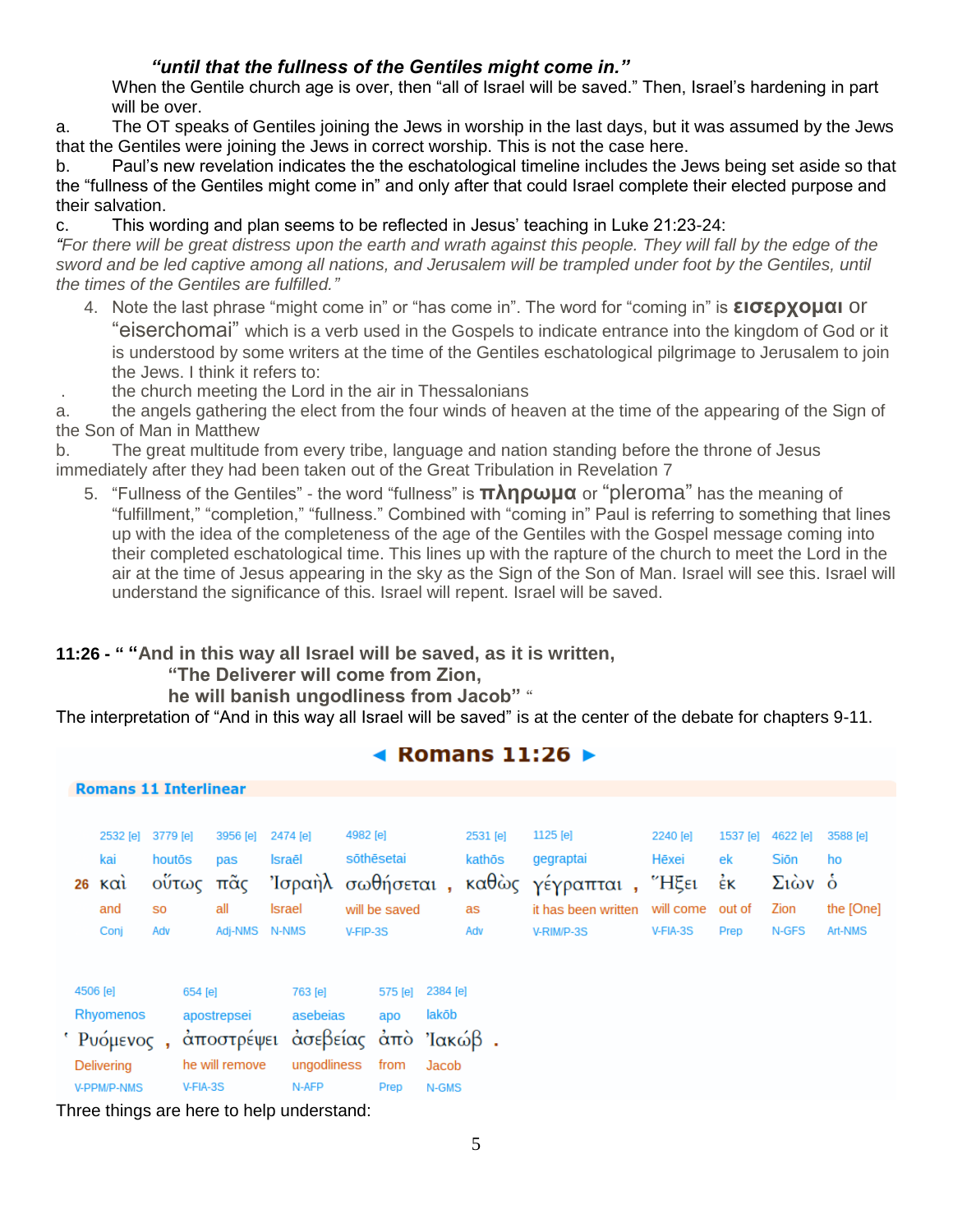1. "in this way" (*houtos*, 'ουτος )

a. *houtos* could be introducing the conclusion of the process or consequence of the events. This used of *houtos* does occur in the Greek and in Paul's writings, but it is rare. It is still not the normal use of *houtos*. b. houtos could be referring to the OT scriptural reference. This would give the meaning, "Just as it says in the written word, so it will happen" or, "As it is written, so will it be." But, Paul never uses *houtos* to say, "Just as it is written."

c. The most natural way of understanding houtos is to let it indicate how Israel will be saved. And, this information comes in the previous verse. The way Israel will be saved is described in 11:11-24 and summarized in 11:25.

- i. Israel is faithless to God, so they are hardened by God
- ii. God's mercy extends to the Gentiles without Israel's help
- iii. Israel sees the Gentiles with God's blessings and become jealous
- iv. Israel repents and returns in faith for salvation.
	- 2. "all Israel" (*pas Israel*, πας Ισραηλ)
		- . Who does "Israel" refer to:

. all believers of all time? ….no. But, this was believed by the earlier church and after the reformation. This is NOT a good interpretation because Paul has used "Israel" TEN times in Romans 9-11, every time referring to the natural Jews. This would be the only time in this context for Paul to spiritualize the term "Israel".

- 1. Plus, if Paul is arguing a point to warn the Gentile church about natural Israel how backward would it be from him to suddenly use the term "Israel" to refer to the church? Ridiculous.
- 2. Paul, at times, does include the church or believing Gentiles into God's plan by referring to all believers as "Israel", but that is NOT the case here since Paul's point is different (actually, completely opposite) in chapters 9-11 than in the verses listed below:
- a. Galatians 6:16
- b. Philippians 3:3
- c. Romans 4:13-18
- i. the natural nation of Israel? ...possibly.

ii. the believers within the natural nation of Israel? ...possibly. Romans 9:6 says, "not all who are from Israel (the nation) are Israel (the believers)." But, the meaning of "Israel" in 11:25 (the nation) would have to change by 11:26, "Israel" (believing remnant).

- a. What does "all" refer to:
- 3. When and How "all Israel will be saved"
	- c. When will this salvation of Israel occur?
- d. How will Israel be brought back from their rejection

Israel's restoration promised: Deuteronomy 30:1-5 Jeremiah 23:3 Ezekiel 11:17 Ezekiel 36:24 Micah 2:12 Zechariah 10:8-10

"And So" is "houtos" or "in this way"

This can mean:

- a) this is the result, "all Israel will be saved
- b) this is how it happens, or, to explain the manner of how all Israel will be saved just as the prophets said or just as Paul has explained.

"All Israel" "pas Israel"

Israel can mean: